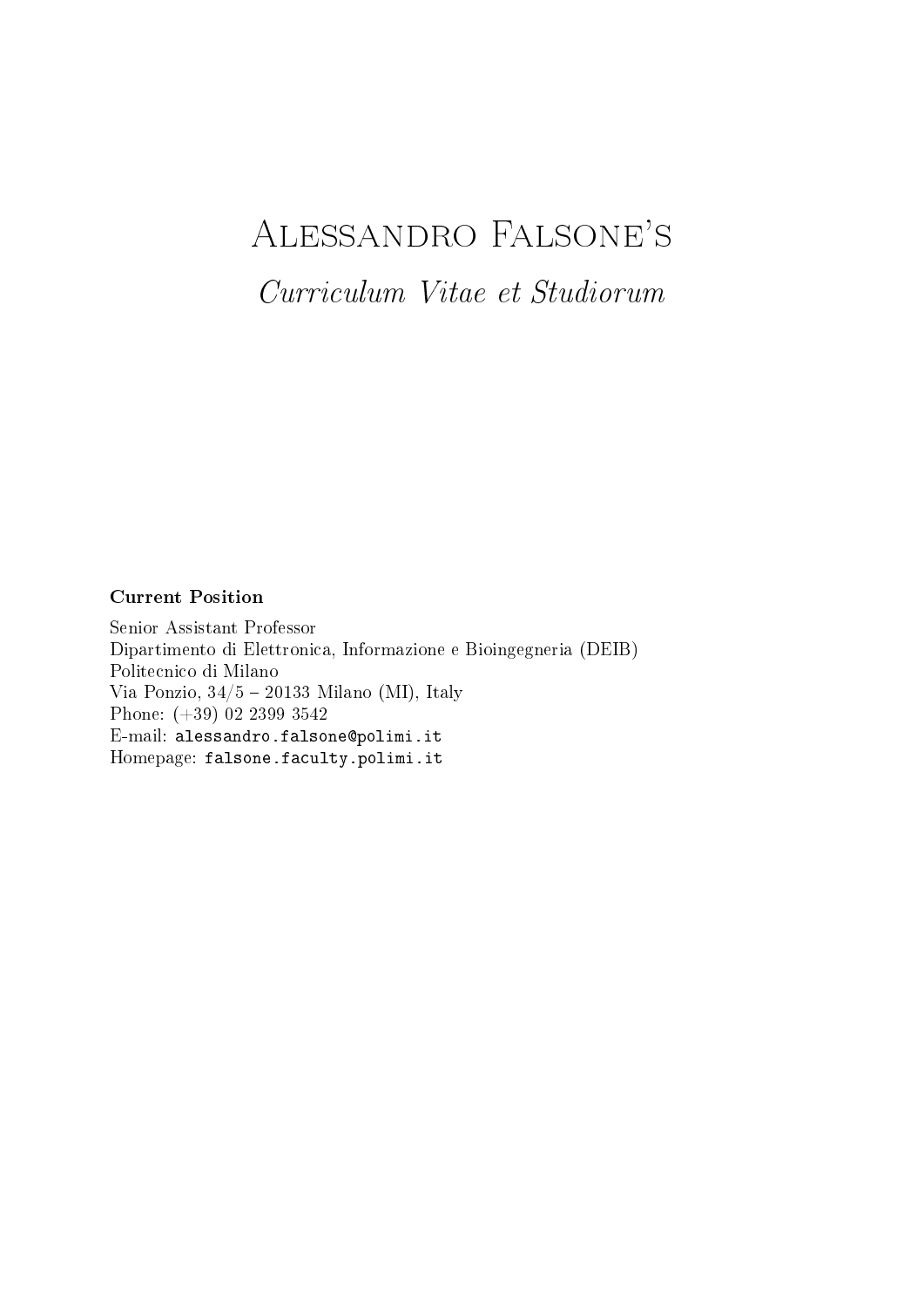# POSITIONS HELD

# Senior Assistant Professor **October 2021** → October 2021 →

Politecnico di Milano Research project: "Control and coordination of multi-agent complex systems."

Politecnico di Milano Research project: "Distributed model predictive control for uncertain multi-agent systems."

Politecnico di Milano Research project: "Distributed model predictive control with application to energy and transportation systems."

# Visiting PhD Student September 2016 - November 2016

UNIVERSITY OF OXFORD

Politecnico di Milano PhD student in Information Technology - Systems and Control division

Politecnico di Milano Research project: "Randomized algorithms for nonlinear system identification."

Politecnico di Milano

# **EDUCATION**

| PhD in Information Technology – Systems and Control                                                                                         | February 2018  |
|---------------------------------------------------------------------------------------------------------------------------------------------|----------------|
| POLITECNICO DI MILANO                                                                                                                       |                |
| PhD thesis: "Distributed decision making with application to energy systems"                                                                |                |
| Advisor: Prof. Maria Prandini                                                                                                               |                |
| Co-advisor: Prof. Simone Garatti                                                                                                            |                |
| Grade: cum laude                                                                                                                            |                |
| ISCED 6                                                                                                                                     |                |
| Laurea Magistrale in Ingegneria dell'Automazione (LM-25)                                                                                    | October 2013   |
| POLITECNICO DI MILANO                                                                                                                       |                |
| Master thesis: "A randomized approach to the prediction of critical situations for air traffic due to<br>uncontrolled space debris reentry" |                |
| Advisor: Prof. Maria Prandini                                                                                                               |                |
| Grade: $110/110$ cum laude                                                                                                                  |                |
| Equivalent to: Master in Automation and Control Engineering (ISCED 5)                                                                       |                |
| Laurea in Ingegneria dell'Automazione (L-8)                                                                                                 | September 2011 |
| POLITECNICO DI MILANO                                                                                                                       |                |
| Grade: $110/110$                                                                                                                            |                |
| Equivalent to: Bachelor in Automation and Control Engineering (ISCED 5)                                                                     |                |

Junior Assistant Professor November 2018 October 2021

Research Fellow November 2017 October 2018

PhD Student November 2014 – October 2017

Research Fellow January 2014 - October 2014

Guest Researcher October 2013 December 2013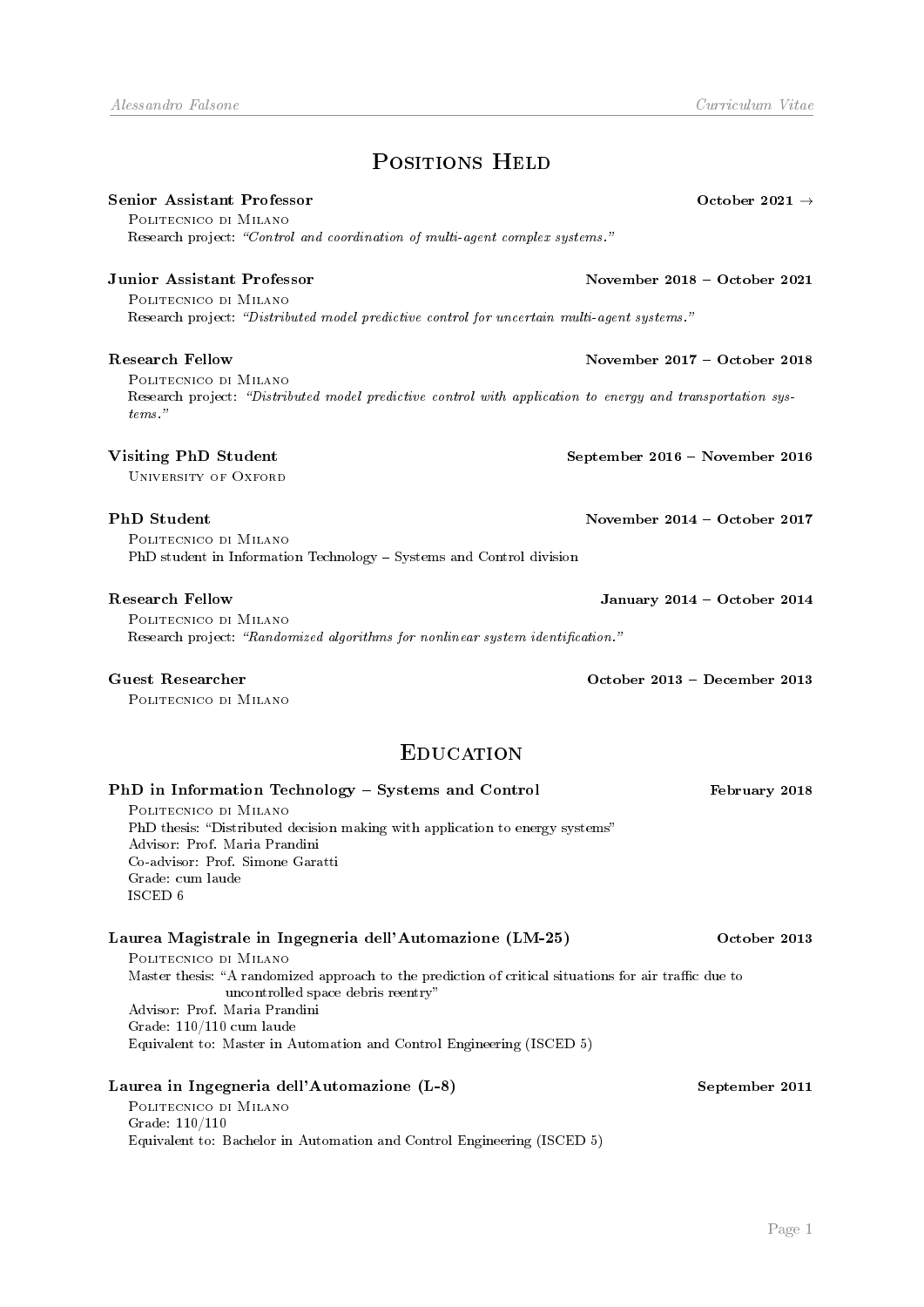### Diploma di Maturità Scientifica **July 2008** and July 2008

Liceo Scientifico Statale Luigi Cremona Grade: 88/100 Equivalent to: High School Diploma (ISCED 3)

# Research Interests

### Distributed decision-making

Several applications, ranging from robotics to energy and transportation systems, can be abstracted as large-scale multi-agent systems in which the agents are cooperatively aiming at optimizing the overall system performance. However, solving the resulting optimization problem on a single computer may be impractical due to the prohibitive computational effort associated to the system typical large-scale nature. This calls for alternative resolution strategies, where each agent iteratively solves a local, smaller, optimization problem and then shares some information on the tentative solution with its neighboring agents. The research in distributed optimization studies under which conditions and information sharing schemes the agents are able to collectively achieve the optimal overall system performance using locally available information only.

### Data-based methods for optimization

Uncertainty is inevitably present in every real world application, whether it comes from model mismatches or external disturbances. Handling uncertainty becomes particularly important when the system under control has to satisfy some constraints, for example to guarantee safe operations. Moreover, it is often the case that information regarding the uncertainty comes in the form of data points, which are becoming more and more abundant nowadays. In data-based optimization one typically enforces the constraints based on the available data and then studies how the data-based solution behaves with respect to the constraint of interest, for unseen realizations of the uncertainty.

### Nonlinear and hybrid model identification

In most control applications, building a reliable model is of paramount importance. System identification is the process of building a mathematical model of a dynamical system starting from input-output data pairs collected conducting targeted experiments. Unfortunately, systems are becoming more and more complex, difficult to derive from first principles, and often integrating both continuous and discrete dynamics. When the system is nonlinear, one is faced with the joint identification of the best functional approximation within a given family of functions and the estimation of its parameters; whereas, when the system is hybrid, one is faced with a joint model identification and data classification problem whenever the discrete state is not available. The research in nonlinear and hybrid model identification seeks for innovative solutions for the black-box identification of such dynamical systems.

# RESEARCH ACTIVITIES

### National research projects

Analisi in simulazione della stabilità di reti elettriche caratterizzate da elevata presenza di generazione distribuita 2021

Responsible of the research commissioned by the "Ricerca sul Sistema Energetico - RSE S.p.a." company to study the stability properties of low-inertial electric grids.

### Team member in international research projects

### $\text{UNCo}}$ VERCPS 2015-2019

Unifying Control and Verification of Cyber-Physical Systems, H2020, research contract H2020-ICT2014-1/643921 funded by the European Commission

### Co-supervisor of PhD students

Lucrezia Manieri Politecnico di Milano 2020/23

A distributed optimization framework for predictive control of multi-agent systems affected by stochastic uncertainty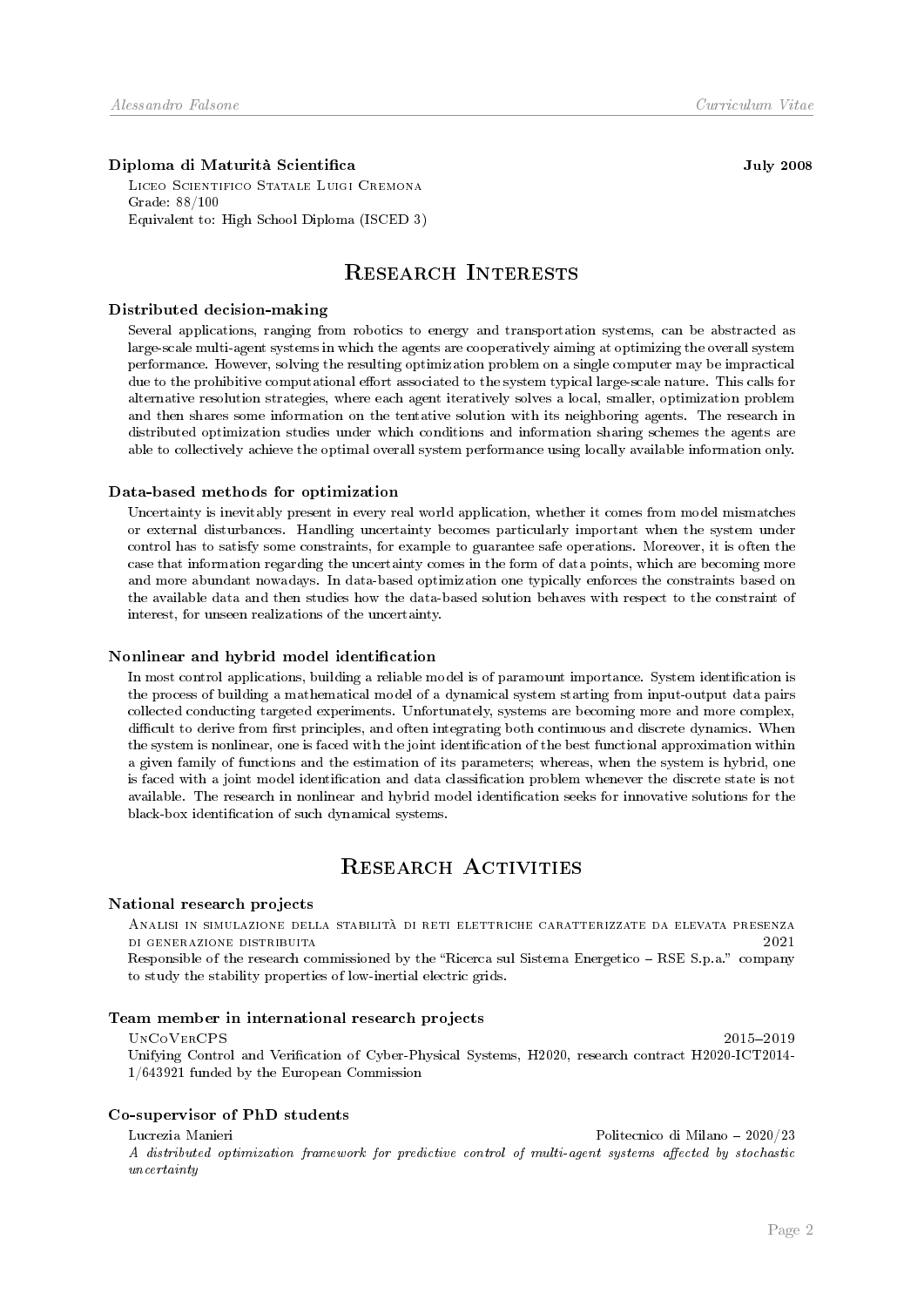| Supervisor of post-master researchers                                                                              |                                       |
|--------------------------------------------------------------------------------------------------------------------|---------------------------------------|
| Iman Ebrahimi                                                                                                      | Politecnico di Milano – 2021          |
| Stability analysis of low-inertia electric grid                                                                    |                                       |
| Supervisor of master students                                                                                      |                                       |
| Iman Ebrahimi                                                                                                      | Politecnico di Milano - April 2021    |
| A Privacy-Preserving Data-Driven Decentralized Scheme with Feasibility Guarantees for Multi-Agent MILPs            |                                       |
| Co-supervisor of master students                                                                                   |                                       |
| Lorenzo Tuissi                                                                                                     | Politecnico di Milano - December 2020 |
| Optimal battery sizing and operation in a distributed energy resources system with renewables                      |                                       |
| Lucrezia Manieri                                                                                                   | Politecnico di Milano - October 2020  |
| Large-scale MILP solution via a multi-agent reformulation                                                          |                                       |
| Andrea Ghezzi                                                                                                      | Politecnico di Milano - October 2020  |
| Model predictive control of stochastic linear systems with constraint prioritization                               |                                       |
| Jacopo Zizzo                                                                                                       | Politecnico di Milano – December 2019 |
| Resource and load allocation via linear multi-agent optimization: probabilistic certificates of solution stability |                                       |
| Federico Molinari                                                                                                  | Politecnico di Milano - December 2019 |
| A data-driven decentralized solution to uncertain multi-agent MILPs with a vehicle-to-grid application             |                                       |
| Paolo Emidi                                                                                                        | Politecnico di Milano - December 2019 |
| A decentralized approach to multi-agent cooperative control                                                        |                                       |
| Marta Valsecchi                                                                                                    | Politecnico di Milano - April 2019    |
| Short-term forecast of solar irradiance for PV power plants                                                        |                                       |
| Paolo Della Bella                                                                                                  | Politecnico di Milano - April 2018    |
| Two different approaches to the optimal management of a district network with a shared thermal storage             |                                       |
| Toshiaki Okano                                                                                                     | Politecnico di Milano - July 2017     |
| Approximate solution to decomposable MILPs with coupling constraints: a numerical study                            |                                       |
| Stefano Mutti                                                                                                      | Politecnico di Milano - December 2016 |
| A novel distributed approach to power control in wireless cellular networks                                        |                                       |
| Vedad Causevich                                                                                                    | Politecnico di Milano – December 2016 |
| Energy management in a multi-building setup via distributed stochastic optimization                                |                                       |
| Fabio Belluschi                                                                                                    | Politecnico di Milano - April 2016    |
| Energy management of a multi?building system via distributed optimization                                          |                                       |
| Caterina Brocchini                                                                                                 | Politecnico di Milano - December 2015 |
| A chance-constrained approach to the quantized control of a heat ventilation and air conditioning system           |                                       |
| with prioritized constraints                                                                                       |                                       |

Federico Bianchi Politecnico di Milano December 2015 A randomized approach for  $NARX$  model identification based on a multivariate Bernoulli distribution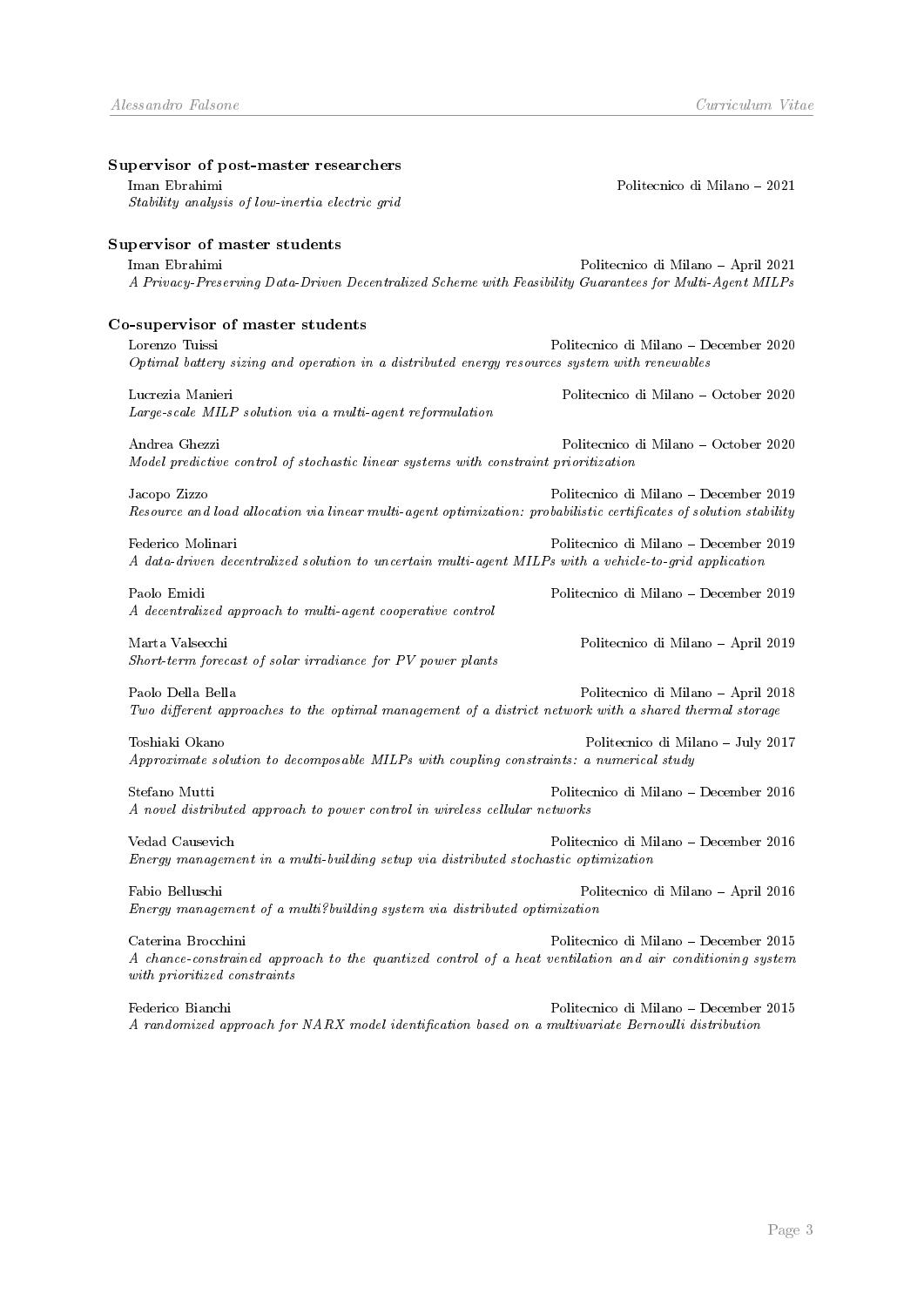# TEACHING ACTIVITIES

# Lecturer

| Course: Automation and Control Laboratory                        |
|------------------------------------------------------------------|
| Master degree in Automation and Control Engineering $-5$ credits |
| Period(s): March $2022 - June 2022$ (95 hours)                   |
| March $2021 - June 2021$ (95 hours)                              |
| March $2020 - June 2020 (95 hours)$                              |
| University: POLITECNICO DI MILANO                                |

# Co-Lecturer

| Course: Distributed Algorithms for Optimization and Control over Networks |
|---------------------------------------------------------------------------|
| Ph.D. degree in Information Technology, Systems and Control – 5 credits   |
| Period(s): February 11, 2020 (2 hours) and April 16, 2020 (4 hours)       |
| University: POLITECNICO DI MILANO                                         |
|                                                                           |

# Teaching Assistant

| Course: Fondamenti di Automatica                                               |
|--------------------------------------------------------------------------------|
| Bachelor degree in Information and Telecommunication Engineering $-10$ credits |
| Period(s): March $2022 - June 2022$ (35 hours)                                 |
| March $2021 - June 2021$ (35 hours)                                            |
| March $2020 - June 2020$ (35 hours)                                            |
| March $2019 - June 2019$ (35 hours)                                            |
| March 2018 - June 2018 (35 hours)                                              |
| March $2017 - June 2017 (35 hours)$                                            |
| University: POLITECNICO DI MILANO                                              |
|                                                                                |
| Course: Fondamenti di Automatica                                               |
| Bachelor degree in Information Engineering – 10 credits                        |
| Period(s): March $2016 - \text{June } 2016$ (15 hours)                         |
| March 2015 – June 2015 (15 hours)                                              |
| March $2014 - June 2014 (30 hours)$                                            |
| University: POLITECNICO DI MILANO                                              |
|                                                                                |
| Course: Fondamenti di Automatica                                               |
| Bachelor degree in Biomedical Engineering – 7 credits                          |
| Period(s): October 2015 - January 2016 (28 hours)                              |
| October 2014 – January 2015 (28 hours)                                         |
| University: POLITECNICO DI MILANO                                              |
|                                                                                |

# Laboratory Assistant

| Course: Controllo dei Processi                                    |
|-------------------------------------------------------------------|
| Bachelor degree in Automation and Control Engineering – 8 credits |
| Period(s): March $2019 - June 2019$ (12 hours)                    |
| University: POLITECNICO DI MILANO                                 |
|                                                                   |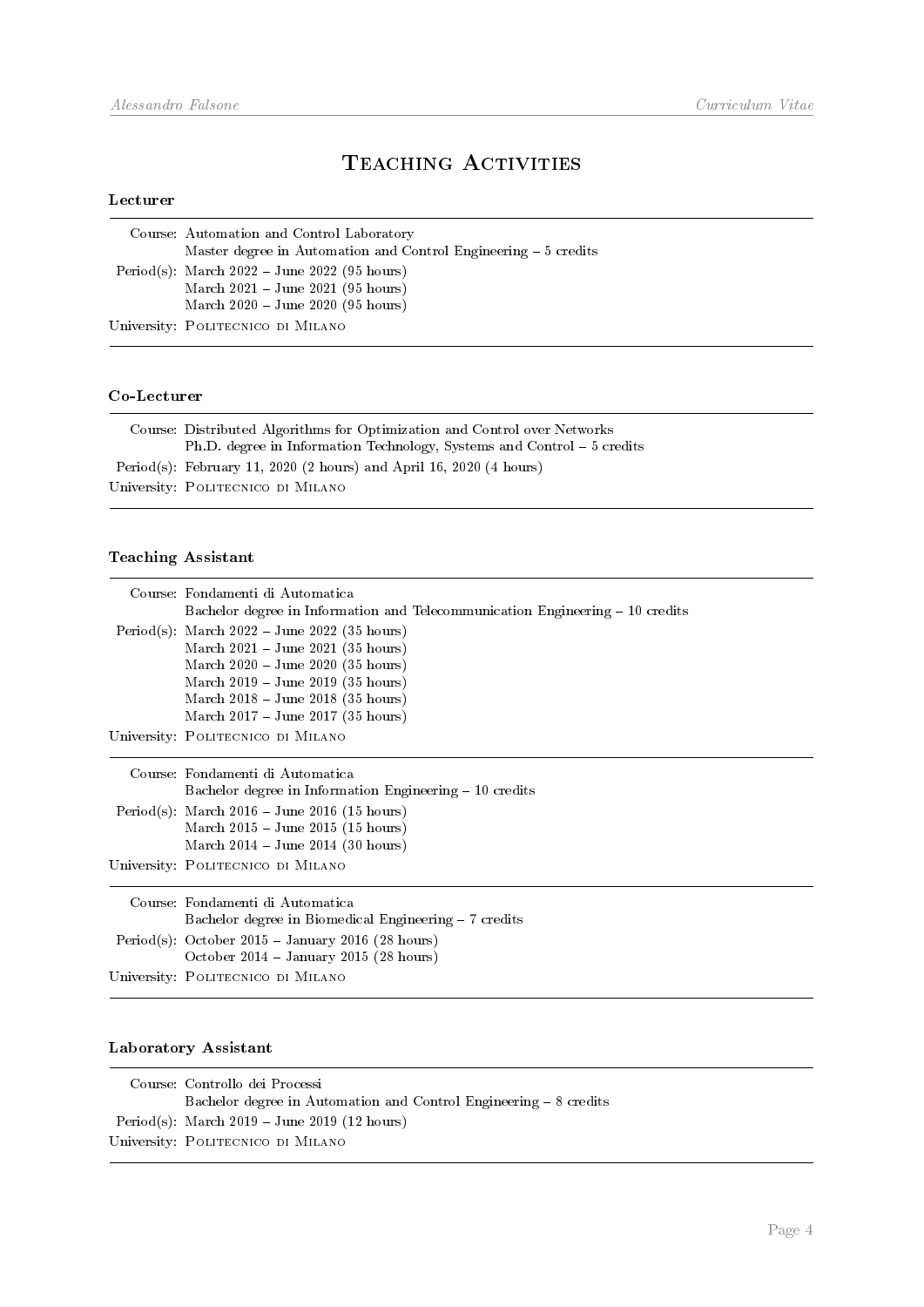Course: Fondamenti di Automatica Bachelor degree in Information and Telecommunication Engineering - 10 credits Period(s): March 2019 June 2019 (12 hours) University: Politecnico di Milano

# **SCHOLARSHIPS**

| PhD Scholarphip                                                                                                                                                                                                                                                                                                                                          | 2014-2017      |
|----------------------------------------------------------------------------------------------------------------------------------------------------------------------------------------------------------------------------------------------------------------------------------------------------------------------------------------------------------|----------------|
| MINISTERO DELL'ISTRUZIONE, DELL'UNIVERSITÀ E DELLA RICERCA<br>Winner ( $1st$ place) of a three-year scholarship for the PhD program in Information Technology                                                                                                                                                                                            |                |
| Cavaliere del Lavoro Pietro Catelli                                                                                                                                                                                                                                                                                                                      | $2011 - 2012$  |
| ARTSANA GROUP<br>Winner $(1st$ place) of a scholarship for academic achievements                                                                                                                                                                                                                                                                         |                |
| <b>CERTIFICATIONS</b>                                                                                                                                                                                                                                                                                                                                    |                |
| Test Of English for International Communication - TOEIC<br>CEFR level: C1<br>Reading: $470/495$ , Listening: $480/495$ - Total Score: $950/990$ .                                                                                                                                                                                                        | September 2011 |
| <b>AWARDS</b>                                                                                                                                                                                                                                                                                                                                            |                |
| Best Young Author Journal Paper Award – IEEE CSS Italy Chapter<br>Recipient of the "Best Young Author Journal Paper Award", promoted by the IEEE Control Systems Society<br>Italy Chapter, recognizing distinguished papers by young researchers in the field of control systems published<br>in the previous calendar year. The awarded paper is [J11]. | 2019           |
| <b>Best Oral Presentation</b><br>Recipient of the "Best Oral Presentation Award" at the national conference Automatica.it 2018.                                                                                                                                                                                                                          | 2018           |
| Dimitris N. Chorafas Prize<br>Price awarded by the Dimitris N. Chorafas Foundation to the best PhD thesis in selected fields in the<br>engineering sciences, medicine and the natural sciences.                                                                                                                                                          | 2018           |

# Unlock Your Ability - ABB & PoliHub Challenge 2017

Member of one of the three winning teams in the "Unlock Your Ability" challenge, promoted by ABB and PoliHub, calling for ideas able to provide innovation in the energy distribution field.

# IEEE CSS Video Clip Contest 2014

Member of the winning team (1st place) for the first edition of the IEEE CSS Video Clip Contest. A challenge, promoted by the IEEE Control System Society, calling for video clips promoting the field of control theory to a broader audience.

# Invited Presentations

# Workshop speaker

A distributed data-based approach to multi-agent decision-making, Data-based Methods for Interconnected Systems: Theory and Algorithms Workshop, IFAC '20.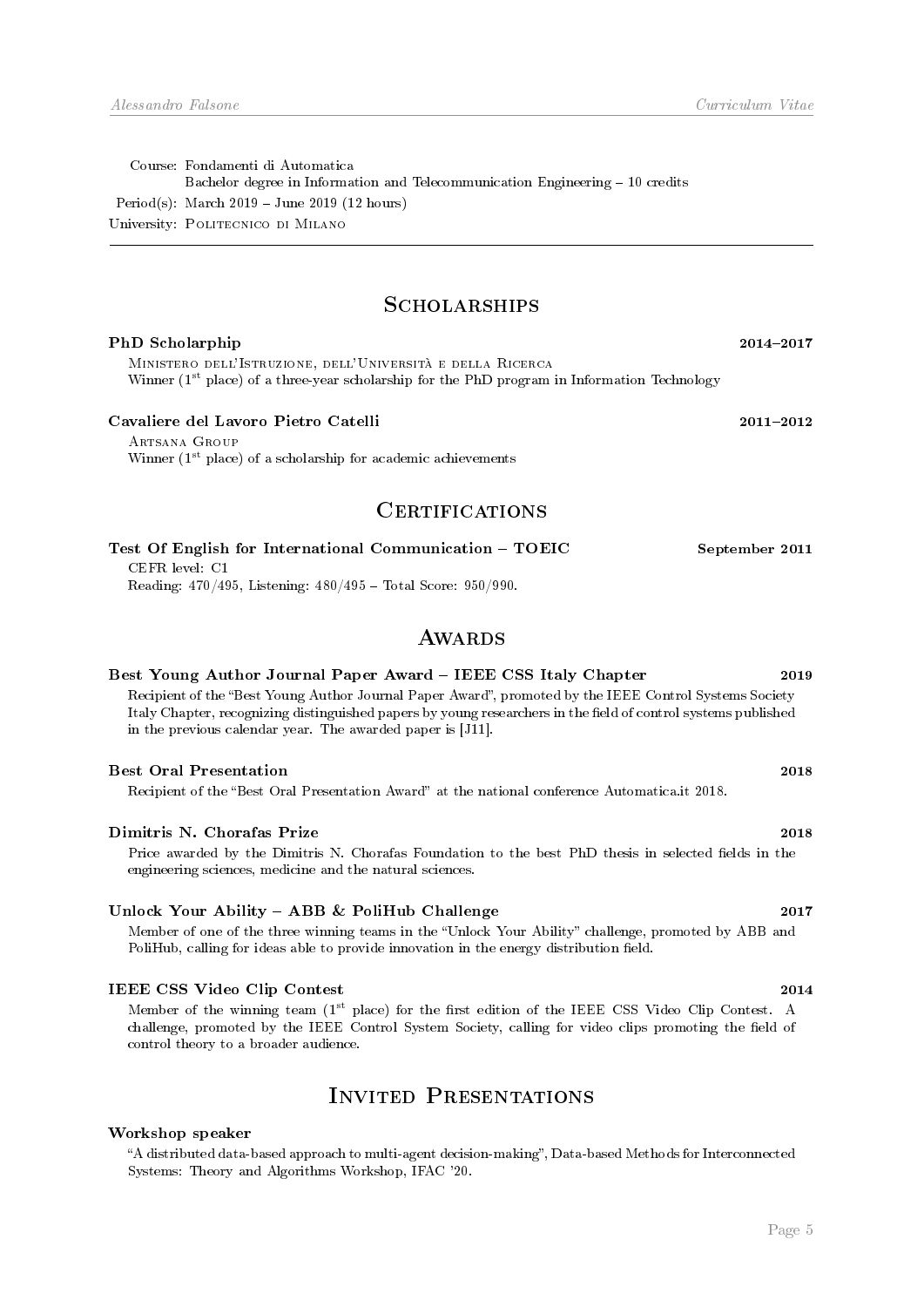### Invited session speaker

New results on resource sharing problems with random agent arrivals and an application to economic dispatch in power systems", Invited session on Learning with Guarantees in Control and Decision-Making, CDC '21.

A distributed iterative algorithm for multi-agent MILPs: nite-time feasibility and performance characterization", Invited session on Multi-agent Distributed Optimization over Networks, CDC '18.

Optimally shaping the stationary distribution of a constrained discrete time stochastic linear system via disturbance compensation", Invited session on Advances in Stochastic Systems, Estimation and Control, CDC '17.

A proximal minimization based distributed approach to power control in wireless networks: Performance and comparative analysis". Invited session on Distributed and Big-data Optimization, CDC '17.

Distributed constrained convex optimization and consensus via dual decomposition and proximal minimization, Invited session on Distributed and Large-scale Optimization, CDC '16.

# EDITORIAL ACTIVITIES

# IEEE Control System Society Conference Editorial Board Member 2021  $\rightarrow$

# International Program Committee Member

CASE '21: 17th International Conference on Automation Science and Engineering CASE '20: 16th International Conference on Automation Science and Engineering CASE '19: 15th International Conference on Automation Science and Engineering ICARCV '18: 15th International Conference on Control, Automation, Robotics and Vision

# CONTRIBUTION TO THE ORGANIZATION OF International Scientific Events

### Conferences

Webmaster of the 21st ACM International Conference on Hybrid Systems: Computation and Control

### Workshop

Co-organizer of the UnCoVerCPS workshop held in Milano within the european project UnCoVerCPS

# **MEMBERSHIPS**

# Communities

Member of the IEEE Control System Society Member of the IEEE Technical Committee on Networks and Communications

# Additional Information

### Judo black belt (sho dan) March 2011

Associazione Amici del Judo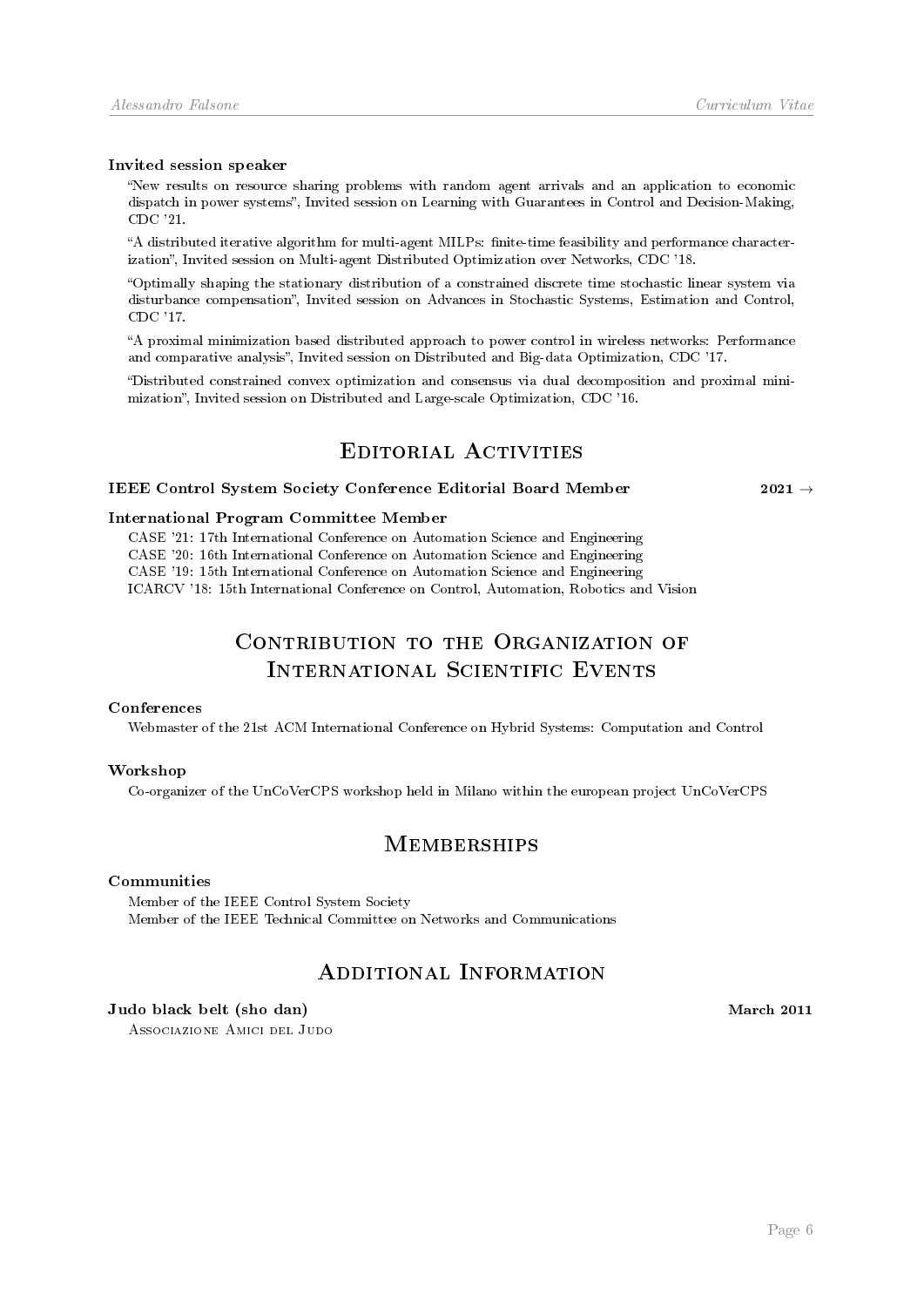# **PUBLICATIONS**

### International Journals

- [J1] L. Manieri, A. Falsone, and M. Prandini, "Hyper-graph partitioning for a multi-agent reformulation of large-scale MILPs", IEEE Control Systems Letters, vol. 6, pp. 1346-1351, 2022. DOI: [10.1109/LCSYS.2021.3093338.](https://doi.org/10.1109/LCSYS.2021.3093338)
- [J2] A. Falsone, L. Deori, D. Ioli, S. Garatti, and M. Prandini, "Optimal steady-state disturbance compensation for constrained linear systems: The gaussian noise case", IEEE Transactions on Automatic Control, December 2022, Accepted. doi: [10.1109/TAC.2021.3127431.](https://doi.org/10.1109/TAC.2021.3127431)
- [J3] A. Falsone and M. Prandini, "Distributed decision-coupled constrained optimization via Proximal-Tracking", Automatica, vol. 135, p. 109 938, January 2022. DOI: [10.1016/j.automatica.2021.](https://doi.org/10.1016/j.automatica.2021.109938) [109938.](https://doi.org/10.1016/j.automatica.2021.109938)
- [J4] A. L. Bella, A. Falsone, D. Ioli, M. Prandini, and R. Scattolini, "A mixed-integer distributed approach to prosumers aggregation for providing balancing services", Journal of Electrical Power and Energy Systems, vol. 133, p. 107 228, December 2021. DOI: [10.1016/j.ijepes.2021.107228.](https://doi.org/10.1016/j.ijepes.2021.107228)
- [J5] A. Falsone and M. Prandini, "A distributed dual proximal minimization algorithm for constraintcoupled optimization problems", IEEE Control Systems Letters, vol. 5, no. 1, pp. 259–264, January 2021. doi: [10.1109/LCSYS.2020.3001427.](https://doi.org/10.1109/LCSYS.2020.3001427)
- [J6] A. Falsone, I. Notarnicola, G. Notarstefano, and M. Prandini, Tracking-ADMM for distributed constraint-coupled optimization",  $Automatica$ , vol. 117, p. 108 962, Jul. 2020. Doi: [10.1016/j.](https://doi.org/10.1016/j.automatica.2020.108962) [automatica.2020.108962.](https://doi.org/10.1016/j.automatica.2020.108962)
- [J7] F. Belluschi, A. Falsone, D. Ioli, K. Margellos, S. Garatti, and M. Prandini, "Distributed optimization for structured programs and its application to energy management in a building district", Journal of Process Control, vol. 89, pp. 11-21, May 2020. DOI: [10.1016/j.jprocont.2020.03.](https://doi.org/10.1016/j.jprocont.2020.03.005) [005.](https://doi.org/10.1016/j.jprocont.2020.03.005)
- [J8] A. Falsone, L. Deori, D. Ioli, S. Garatti, and M. Prandini, "Optimal disturbance compensation for constrained linear systems operating in stationary conditions: A scenario-based approach", Automatica, vol. 110, p. 108537, December 2019. DOI: [10.1016/j.automatica.2019.108537.](https://doi.org/10.1016/j.automatica.2019.108537)
- [J9] A. Falsone, K. Margellos, and M. Prandini, "A decentralized approach to multi-agent MILPs: Finite-time feasibility and performance guarantees", Automatica, vol. 103, pp. 141–150, May 2019. DOI: [10.1016/j.automatica.2019.01.009.](https://doi.org/10.1016/j.automatica.2019.01.009)
- [J10] D. Ioli, A. Falsone, A. V. Papadopoulos, and M. Prandini, "A compositional modeling framework for the optimal energy management of a district network", Journal of Process Control, vol. 74, pp. 160-176, February 2019. DOI: [10.1016/j.jprocont.2017.10.005.](https://doi.org/10.1016/j.jprocont.2017.10.005)
- <span id="page-7-0"></span>[J11] A. Falsone, K. Margellos, and M. Prandini, "A distributed iterative algorithm for multi-agent MILPs: Finite-time feasibility and performance characterization", IEEE Control Systems Letters, vol. 2, no. 4, pp. 563-568, October 2018. DOI: [10.1109/LCSYS.2018.2844353.](https://doi.org/10.1109/LCSYS.2018.2844353)
- [J12] A. Falsone, K. Margellos, S. Garatti, and M. Prandini, "Finite time distributed averaging over gossip-constrained ring networks", IEEE Transactions on Control of Network Systems, vol. 5, no. 3, pp. 879-887, Sep. 2018. DOI: [10.1109/TCNS.2017.2653418.](https://doi.org/10.1109/TCNS.2017.2653418)
- [J13] K. Margellos, A. Falsone, S. Garatti, and M. Prandini, Distributed constrained optimization and consensus in uncertain networks via proximal minimization", IEEE Transactions on Automatic Control, vol. 63, no. 5, pp. 1372–1387, May 2018. DOI: [10.1109/TAC.2017.2747505.](https://doi.org/10.1109/TAC.2017.2747505)
- [J14] A. Brankovic, A. Falsone, M. Prandini, and L. Piroddi, "A feature selection and classification algorithm based on randomized extraction of model populations", IEEE Transactions on Cybernetics, vol. 48, no. 4, pp. 1151-1162, April 2018. DOI: [10.1109/TCYB.2017.2682418.](https://doi.org/10.1109/TCYB.2017.2682418)
- [J15] A. Falsone, K. Margellos, S. Garatti, and M. Prandini, "Dual decomposition for multi-agent distributed optimization with coupling constraints",  $Automatica$ , vol. 84, pp. 149–158, October 2017. DOI: [10.1016/j.automatica.2017.07.003.](https://doi.org/10.1016/j.automatica.2017.07.003)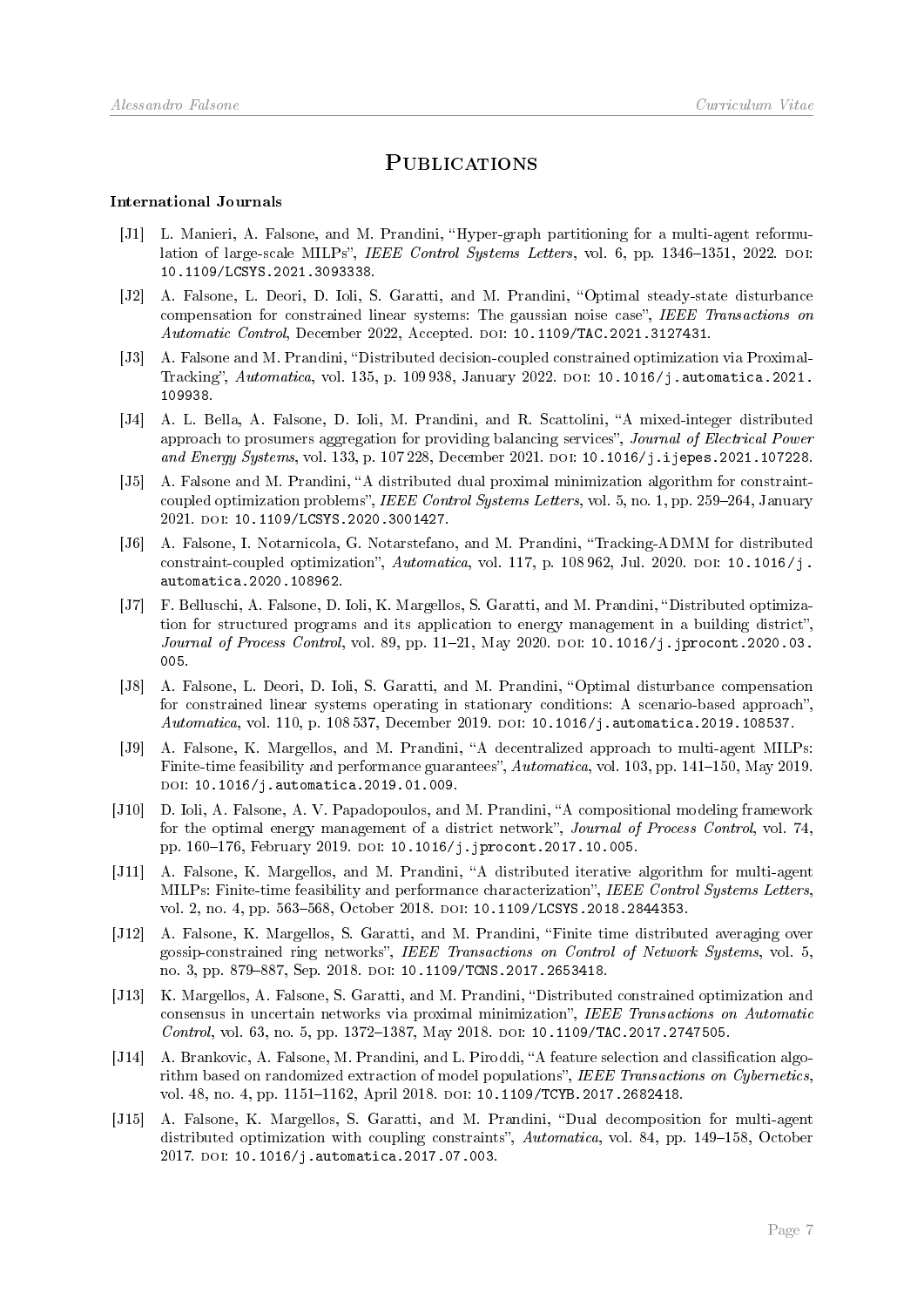- [J16] A. Falsone and M. Prandini, "A randomized approach to probabilistic footprint estimation of a space debris uncontrolled reentry", IEEE Transactions on Intelligent Transportation Systems, vol. 18, no. 10, pp. 2657-2666, October 2017. DOI: [10.1109/TITS.2017.2654511.](https://doi.org/10.1109/TITS.2017.2654511)
- [J17] F. Bianchi, A. Falsone, M. Prandini, and L. Piroddi, "A randomised approach for NARX model identification based on a multivariate Bernoulli distribution", International Journal of Systems Science, vol. 48, no. 6, pp. 1203-1216, May 2017. DOI: [10.1080/00207721.2016.1244309.](https://doi.org/10.1080/00207721.2016.1244309)
- [J18] A. Falsone, L. Piroddi, and M. Prandini, "A randomized algorithm for nonlinear model structure selection",  $Automatica$ , vol. 60, pp. 227-238, October 2015. DOI: [10.1016/j.automatica.2015.](https://doi.org/10.1016/j.automatica.2015.07.023) [07.023.](https://doi.org/10.1016/j.automatica.2015.07.023)

### International Conferences

- [C1] A. Falsone, K. Margellos, J. Zizzo, M. Prandini, and S. Garatti, "New results on resource sharing problems with random agent arrivals and an application to economic dispatch in power systems", in Proceedings of the 60th Conference on Decision and Control (CDC 2021), Austin, Texas, USA, Submitted, December 2021.
- [C2] F. Bianchi, A. Falsone, L. Piroddi, and M. Prandini, "An alternating optimization method for switched linear systems identification", in Proceedings of the 21st World Congress of the International Federation of Automatic Control (IFAC 2020), Berlin, Germany, vol. 53, Jul. 2020, pp. 1071-1076. DOI: [10.1016/j.ifacol.2020.12.1297.](https://doi.org/10.1016/j.ifacol.2020.12.1297)
- [C3] A. Falsone, K. Margellos, M. Prandini, and S. Garatti, "A scenario-based approach to multiagent optimization with distributed information", in Proceedings of the 21st World Congress of the International Federation of Automatic Control (IFAC 2020), Berlin, Germany, vol. 53, Jul. 2020, pp. 20-25. DOI: [10.1016/j.ifacol.2020.12.034.](https://doi.org/10.1016/j.ifacol.2020.12.034)
- [C4] A. Falsone, I. Notarnicola, G. Notarstefano, and M. Prandini, "Combining ADMM and tracking over networks for distributed constraint-coupled optimization", in Proceedings of the 21st World Congress of the International Federation of Automatic Control (IFAC 2020), Berlin, Germany, vol. 53, Jul. 2020, pp. 2654-2659. DOI: [10.1016/j.ifacol.2020.12.380.](https://doi.org/10.1016/j.ifacol.2020.12.380)
- [C5] A. Falsone, B. Sakcak, and M. Prandini, "Coordinated lane change in autonomous driving: A computationally aware solution", in Proceedings of the 21st World Congress of the International Federation of Automatic Control (IFAC 2020), Berlin, Germany, vol. 53, Jul. 2020, pp. 15 211-15 216. doi: [10.1016/j.ifacol.2020.12.2302.](https://doi.org/10.1016/j.ifacol.2020.12.2302)
- [C6] D. Ioli, A. Falsone, A. Busboom, and M. Prandini, "A micro-grid energy management strategy integrating photovoltaic energy prediction", in Proceedings of the 21st World Congress of the International Federation of Automatic Control (IFAC 2020), Berlin, Germany, vol. 53, Jul. 2020, pp. 13012-13017. DOI: [10.1016/j.ifacol.2020.12.2163.](https://doi.org/10.1016/j.ifacol.2020.12.2163)
- [C7] A. Falsone, F. Molinari, and M. Prandini, Uncertain multi-agent MILPs: A data-driven decentralized solution with probabilistic feasibility guarantees", in Proceedings of the 2nd Conference on Learning for Dynamics and Control, vol. 120, Jun. 2020, pp. 1000-1009.
- [C8] F. Bianchi, A. Falsone, M. Prandini, and L. Piroddi, "Nonlinear system identification with model structure selection via distributed computation", in Proceedings of the 58th Conference on Decision and Control (CDC 2019), Nice, France, December 2019, pp. 6461-6466. pol: [10.1109/CDC40024.](https://doi.org/10.1109/CDC40024.2019.9029492) [2019.9029492.](https://doi.org/10.1109/CDC40024.2019.9029492)
- [C9] V. Causevich, A. Falsone, D. Ioli, and M. Prandini, Energy management in a multi-building set-up via distributed stochastic optimization", in Proceedings of the 2018 American Control Conference (ACC 2018), Milwaukee, Wisconsin, USA, Jun. 2018, pp. 5387-5392. DOI: [10.23919/ACC.2018.](https://doi.org/10.23919/ACC.2018.8431043) [8431043.](https://doi.org/10.23919/ACC.2018.8431043)
- [C10] A. Falsone, L. Deori, D. Ioli, S. Garatti, and M. Prandini, Optimally shaping the stationary distribution of a constrained discrete time stochastic linear system via disturbance compensation", in Proceedings of the 56th Conference on Decision and Control (CDC 2017), Melbourne, Australia, December 2017, pp. 629-634. DOI: [10.1109/CDC.2017.8263731.](https://doi.org/10.1109/CDC.2017.8263731)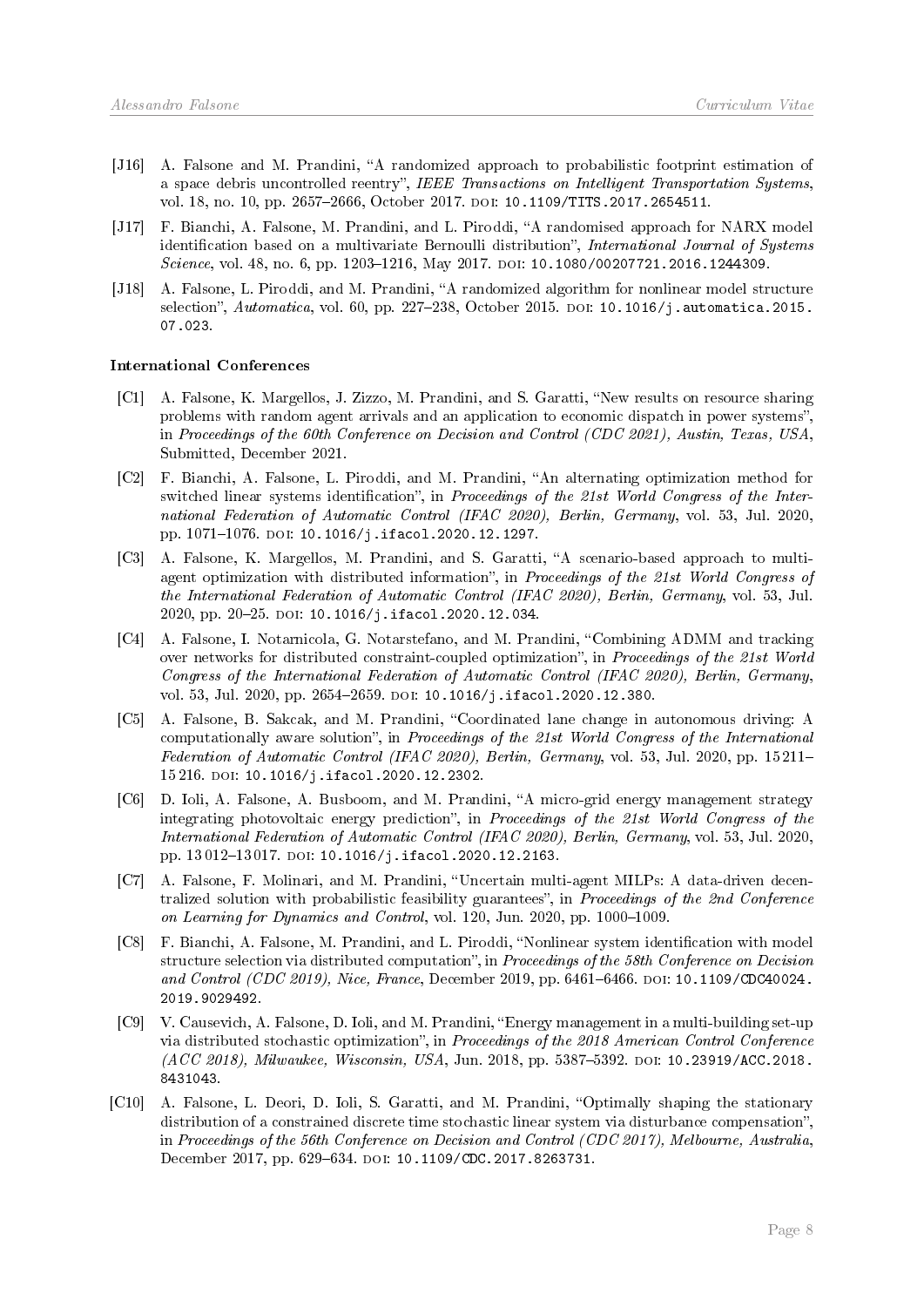- [C11] A. Falsone, K. Margellos, S. Garatti, and M. Prandini, "Linear programs for resource sharing among heterogeneous agents: The effect of random agent arrivals", in *Proceedings of the 56th Con*ference on Decision and Control (CDC 2017), Melbourne, Australia, December 2017, pp. 3853-3858. doi: [10.1109/CDC.2017.8264226.](https://doi.org/10.1109/CDC.2017.8264226)
- [C12] G. Manganini, A. Falsone, J. Siroky, and M. Prandini, "A data-based approach to power capacity optimization", in Proceedings of the 56th Conference on Decision and Control (CDC 2017), Melbourne, Australia, December 2017, pp. 1663-1668. poi: [10.1109/CDC.2017.8263889.](https://doi.org/10.1109/CDC.2017.8263889)
- [C13] S. Mutti, A. Falsone, K. Margellos, and M. Prandini, "A proximal minimization based distributed approach to power control in wireless networks: Performance and comparative analysis", in  $Pro$ ceedings of the 56th Conference on Decision and Control (CDC 2017), Melbourne, Australia, December 2017, pp. 3513-3518. DOI: [10.1109/CDC.2017.8264174.](https://doi.org/10.1109/CDC.2017.8264174)
- [C14] D. Ioli, L. Deori, A. Falsone, and M. Prandini, "A two-layer decentralized approach to the optimal energy management of a building district with a shared thermal storage", in Proceedings of the 20th World Congress of the International Federation of Automatic Control (IFAC 2017), Toulouse, France, vol. 50, Jul. 2017, pp. 8844-8849. poi:  $10.1016/j.i,facol.2017.08.1540$ .
- [C15] D. Ioli, A. Falsone, M. Hartung, A. Busboom, and M. Prandini, "A smart grid energy management problem for data-driven design with probabilistic reachability guarantees", in Proceedings of the 4th International Workshop on Applied Verification for Continuous and Hybrid Systems (ARCH 2017), Pittsburgh, Pennsylvania, USA, April 2017, pp. 2-19. DOI: [10.29007/5qvt.](https://doi.org/10.29007/5qvt)
- [C16] A. Falsone, K. Margellos, S. Garatti, and M. Prandini, "Distributed constrained convex optimization and consensus via dual decomposition and proximal minimization", in Proceedings of the 55th Conference on Decision and Control (CDC 2016), Las Vegas, Nevada, USA, December 2016, pp. 1889-1894. DOI: [10.1109/CDC.2016.7798540.](https://doi.org/10.1109/CDC.2016.7798540)
- [C17] C. Brocchini, A. Falsone, G. Manganini, O. Holub, and M. Prandini, "A chance-constrained approach to the quantized control of a heat ventilation and air conditioning system with prioritized constraints", in Proceedings of the 22nd International Symposium on Mathematical Theory of Networks and Systems (MTNS 2016), Minneapolis, Minnesota, USA, Jul. 2016, pp. 137-144.
- [C18] D. Ioli, A. Falsone, and M. Prandini, "Energy management of a building cooling system with the mal storage: A randomized solution with feedforward disturbance compensation", in Proceedings of the 2016 American Control Conference (ACC 2016), Boston, Massachusetts, USA, Jul. 2016, pp. 2346-2351. DOI: [10.1109/ACC.2016.7525268.](https://doi.org/10.1109/ACC.2016.7525268)
- [C19] K. Margellos, A. Falsone, S. Garatti, and M. Prandini, Proximal minimization based distributed convex optimization", in Proceedings of the 2016 American Control Conference (ACC 2016), Boston, Massachusetts, USA, Jul. 2016, pp. 2466-2471. DOI: [10.1109/ACC.2016.7525287.](https://doi.org/10.1109/ACC.2016.7525287)
- [C20] D. Ioli, A. Falsone, S. Schuler, and M. Prandini, "A compositional framework for energy management of a smart grid: A scalable stochastic hybrid model for cooling of a district network", in Proceedings of the 12th IEEE International Conference on Control and Automation (ICCA 2016), Kathmandu, Nepal, Jun. 2016, pp. 389-394. DOI: [10.1109/ICCA.2016.7505308.](https://doi.org/10.1109/ICCA.2016.7505308)
- [C21] K. Margellos, A. Falsone, S. Garatti, and M. Prandini, "Constrained optimal control of stochastic switched affine systems using randomization", in Proceedings of the 2016 European Control  $Conference (ECC 2016), Aalborg, Denmark, Jun. 2016, pp. 2559-2554. DOI: 10.1109/ECC.2016.$  $Conference (ECC 2016), Aalborg, Denmark, Jun. 2016, pp. 2559-2554. DOI: 10.1109/ECC.2016.$ [7810675.](https://doi.org/10.1109/ECC.2016.7810675)
- [C22] D. Ioli, A. Falsone, and M. Prandini, "An iterative scheme to hierarchically structured optimal energy management of a microgrid", in Proceedings of the 54th Conference on Decision and Control (CDC 2015), Osaka, Japan, December 2015, pp. 52275232. doi: [10.1109/CDC.2015.7403037.](https://doi.org/10.1109/CDC.2015.7403037)
- [C23] G. Manganini, A. Falsone, and M. Prandini, "A majority voting classifier with probabilistic guarantees", in Proceedings of the 2015 Conference on Control Applications (CCA 2015), Sydney, Australia, Sep. 2015, pp. 1084-1089. DOI: [10.1109/CCA.2015.7320757.](https://doi.org/10.1109/CCA.2015.7320757)